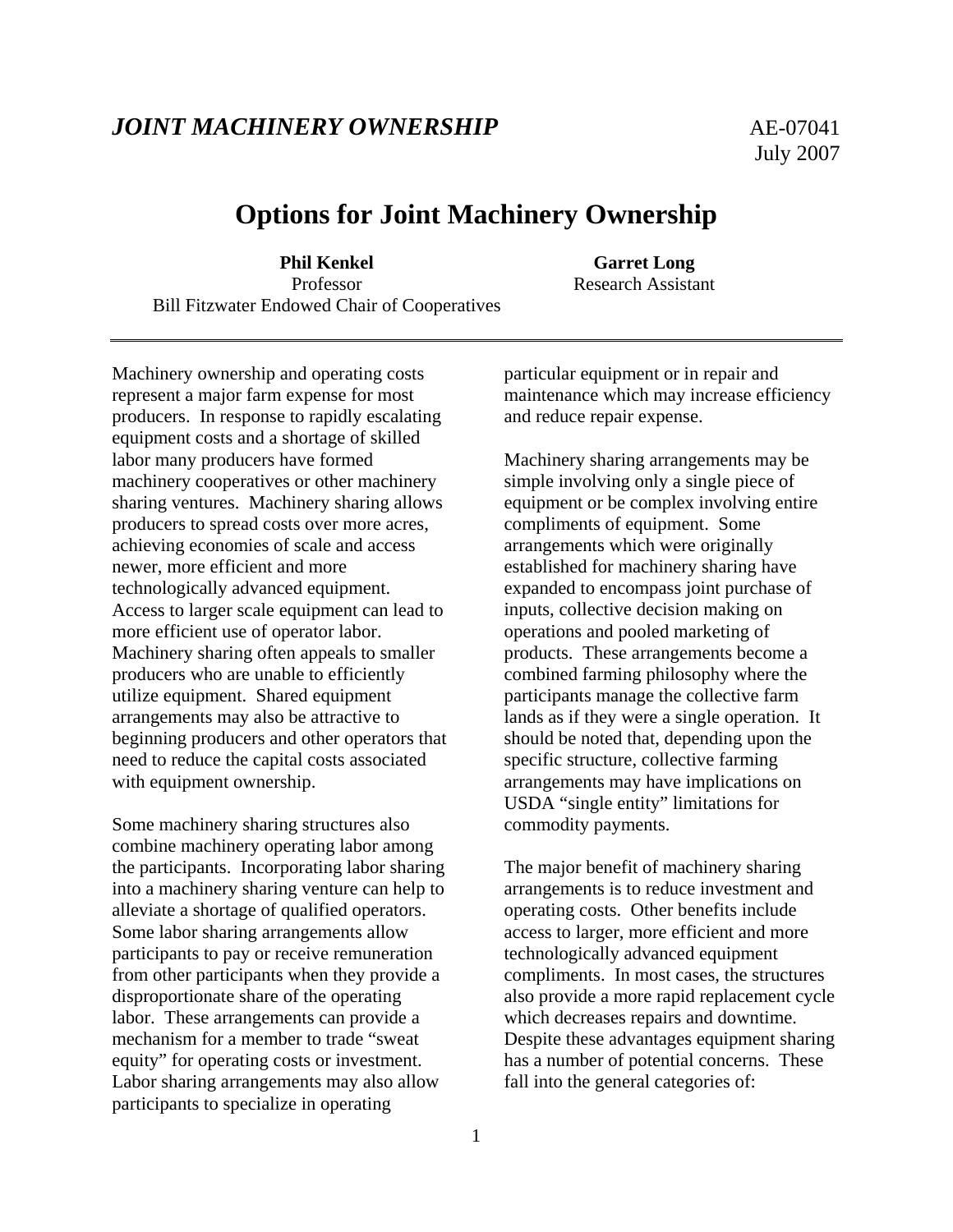- Scheduling
- Equitable distribution of costs
- Equipment operation and repairs
- Decision making and governance
- Replacement cycles
- Exit and entry of participants

Most of these issues can be addressed through communication, planning and in the design of the sharing arrangement. It should also be noted that many informal arrangements have functioned successfully. A group of participants with compatible personalities and operating philosophies may be able to share equipment based only on a general sense of parity. A more formal structure is advantageous when the number and diversity of the participants increases. The structure of the arrangement can also become very important when participants change the size of their farming operation or when producers desire to enter or exit the arrangement.

While a well structure venture can minimize conflict, the compatibility of the people involved is important for any collective venture. While it is not realistic to expect participants to agree on every issue, they should have a wiliness to listen to each other's viewpoints and compromise. Typically, the most compatible machinery sharing participants are producers with similar philosophies on care of equipment operation, maintenance and have a similar farming style and work ethic. The participant's financial condition and future farming plans should also be considered. A partner with a weak financial condition or someone who is scaling down their operation may have different attitudes toward replacing or upgrading equipment. Potential participants should also consider what would happen if another member was unable to meet their share of the loan payments or operating costs. The

geographic location of the participants is also an issue. Transportation cost are minimized and communication improves when the member are located close to each other. Timing conflicts are obviously minimized when members are located over a wider area, farm different types of ground or even are located in another region.

## **Informal Arrangements**

The simplest form of machinery sharing is when two or more producers agree to trade access to currently owned equipment. Two or more producers may also decide to jointly purchase equipment on the basis of an informal agreement. Participants typically divide the purchase price in proportion to projected usage and agree on some procedure to split repair and maintenance costs. The partners may have an understanding as to how scheduling, maintenance and other issues will be handled or may simply work through issues as they occur. Arrangements may be made for split billing of operating expenses or the partners may make periodic deposits into a bank account set up to handle expenses.

The obvious disadvantage of informal agreements is that there is no structure to fall back on if the participants disagree on operational issues or cost allocations. Participants also run the risk that another member will be unwilling or unable to meet their payment obligations. Producers sharing equipment under formal or informal partnership are also potentially liable for the actions of the other partners. Because there is no structure to limit liability to the machinery assets, an injured party could place a claim against the participants' overall farm assets.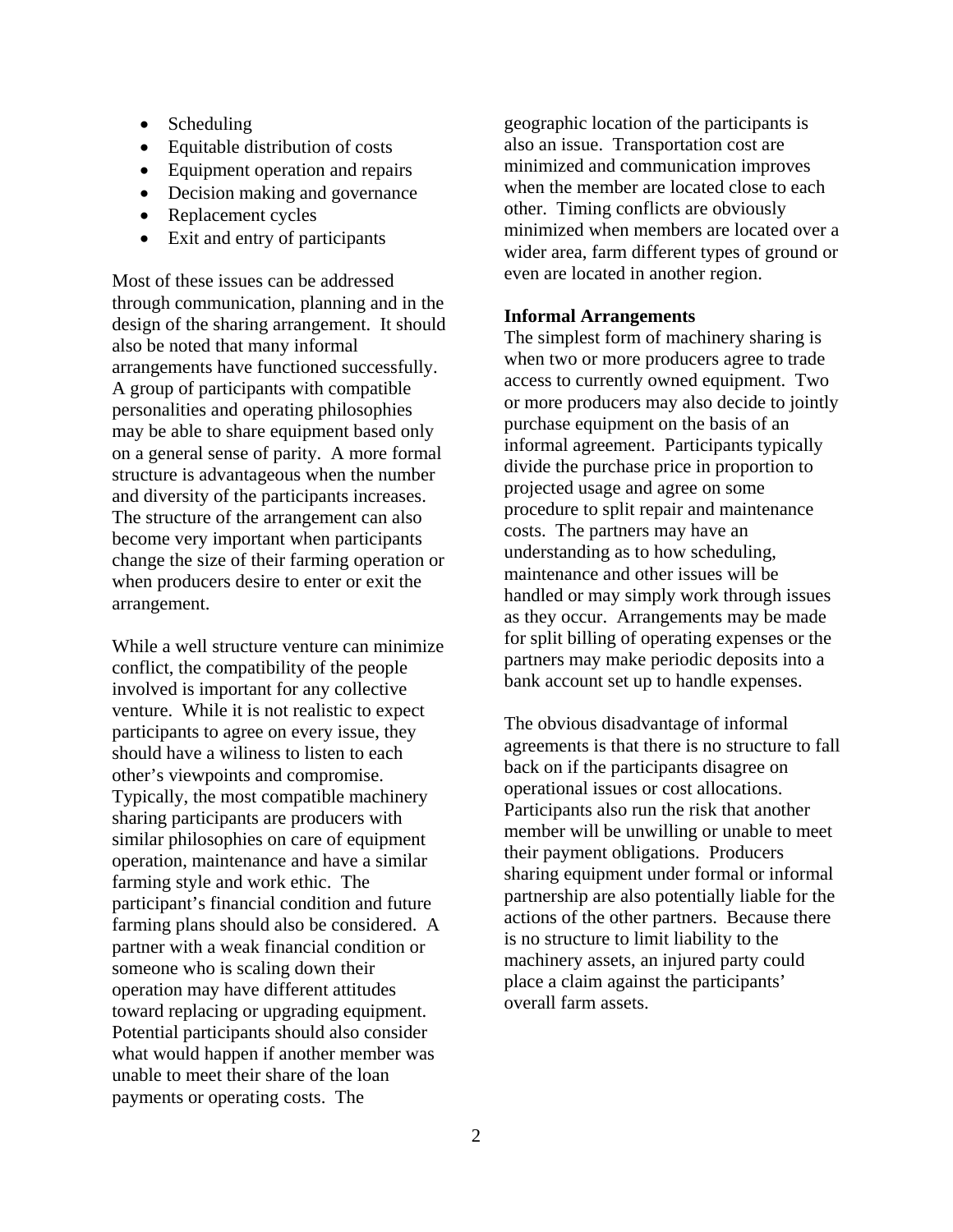#### **Contractual Agreement**

As in most financial transactions, a written agreement can help assure that all parties have the same understanding about how a venture will work and provides a framework to fall back on if it doesn't work. The agreement should specify how investment costs, depreciation and expenses will be allocated. It can also be useful to document key operating policies such as how usage will be scheduled, where the equipment will be housed and maintenance procedures. Other issues to consider in the agreement are use of the equipment on outside acres, insurance, financial commitments, record keeping and equipment replacement.

Ideally the contract should also specify a dissolution plan and describe how participants can enter or leave the arrangement. One system for equitable dissolution is to have an outside appraiser determine the buyout price. Another common structure is to allow one partner to establish a price with the other partner deciding whether to sell or buy at that price. Many agreements also specify dispute resolution proceeds and may require participants to agree to binding arbitration.

#### **Limited Liability Company**

A more robust structure for machinery sharing can be developed by establishing a separate legal entity which purchases and owns the equipment. These ventures are often structured as limited liability companies (LLCs) but other legal business structures such as partnerships, investorowned corporations or cooperative corporations can also be used. LLCs, investor-owned corporations and cooperative corporations all have the characteristic of limited liability. The owner's liability can be limited to the total amount invested in the venture.

The LLC business form is very flexible with most of the structure defined in the operating agreement. A machinery sharing LLC would generally specify governance by a board of managers consisting of the participant/investors. The entity may or may not hire an operation manager or other employees. The operating agreement of the LLC specifies the exact structure of the venture and the system for allocating income and expenses. Typically, the entity owns the machinery and finances the funds needed in excess of the equity contributions. The LLC receives fees from the members and deduct operating expenses, interest and depreciation associated with the equipment. The resulting profit or loss is passed on to the member's tax return.

Establishing a machinery sharing LLC typically results in a more defined structure relative to informal arrangements or contractual agreements. The LLC structure also provides liability advantages. Because each LLC structure is essentially defined in the operating and management agreement it is difficult to characterize advantages or disadvantages. Many machinery sharing LLCs operates very similarly to cooperatives. Participants creating machinery sharing LLC or joining an existing venture should take the time to carefully analyze the operating and management documents.

## **Machinery Cooperatives**

The cooperative corporation is a common business structure for producer-owned farm supply, marketing or processing operations. Cooperatives corporations provide the same limited liability benefits as LLCs and investor owned corporations. Governance of the overall cooperative is typically on a one member-one vote basis with the membership electing a board of directors. Other governance issues are defined in the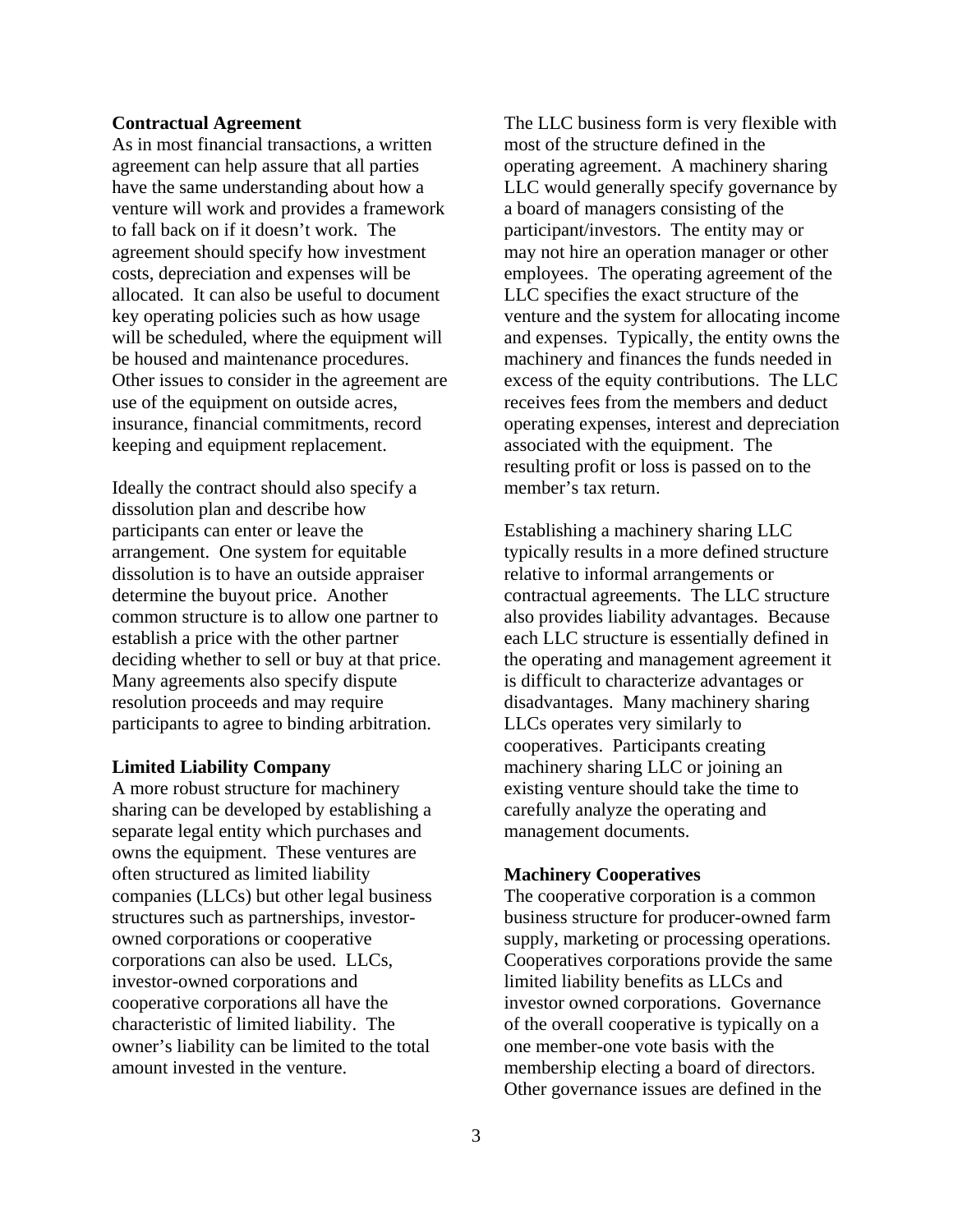articles of incorporation and bylaws. Under the cooperative structure, the net surplus after fixed and operating expenses is allocated to the members in proportion to business volume. The cooperative board of directors may elect to return the surplus to the members as a cash distribution or retain a portion to meet future capital needs. The surplus can be held in a general fund not allocated to particular member. Alternatively, the cooperative may issue the members additional shares of stock to reflect the claim on the retained funds. Most cooperatives establish formal systems by which stock is redeemed periodically or upon exiting the cooperative.

Most agricultural producers are familiar with the governance and equity retirement systems used by agricultural cooperatives. The basic structure of a cooperative in which investment and benefits are proportional to usage is appropriate for machinery sharing. The cooperative corporation is therefore a very logical structure for a shared machinery venture.

Farm equipment cooperatives have been common in Europe and Canada for many years. These entities called "Cooperatives for the Utilization of Machinery Agricultural" (CUMA) have been very successful in reducing machinery costs and increasing smaller producers' access to equipment. Some of these entities are structured to pool a set of equipment among the members. However many CUMAs are structured with equipment pools for specific pieces of equipment.

Most machinery cooperatives operate as closed cooperatives. After the initial formation, additional members are admitted only upon approval of the board of directors. In order to join an equipment pool a member is required to purchase a given number of

investment shares which provides the equity investment for the equipment purchase. The member also signs a usage commitment for a specified period of time, usually 3 to 5 years. The time period typically matches the financing period for the equipment. As they use the equipment the members pay a fee at an agreed upon hourly or per/acre rate. The cooperative's net income in excess of expenses is distributed to members in proportion to usage. The machinery cooperative may also be involved with training on machinery usage and maintenance. Some cooperatives also have mechanisms for sharing labor among participants.

Most machinery cooperatives provide provisions for exit when a member's usage commitment expires, a time period typically linked with the financing and/or replacement cycle. Participants in an equipment pool may also vote whether to continue the pool at specified points in time. Exiting members are typically repaid their investment less the accumulated depreciation on the equipment they were sharing. Depending on the size and financial resources of the cooperative, the funds may be repaid over a period of time or with a time delay. Exit and entry from equipment pools at other times may be at the discretion of the board of directors and be dependent upon the interest of other participants in joining or transferring membership.

Most machinery cooperatives operate on a one member-one vote system. The membership elects a board of directors that sets operational policies. The cooperative may also establish committees to establish usage fees and policies for individual equipment pools. The cooperative may hire a manager to oversee the day-to-day operations and/or maintenance. A large cooperative may have employees overseeing